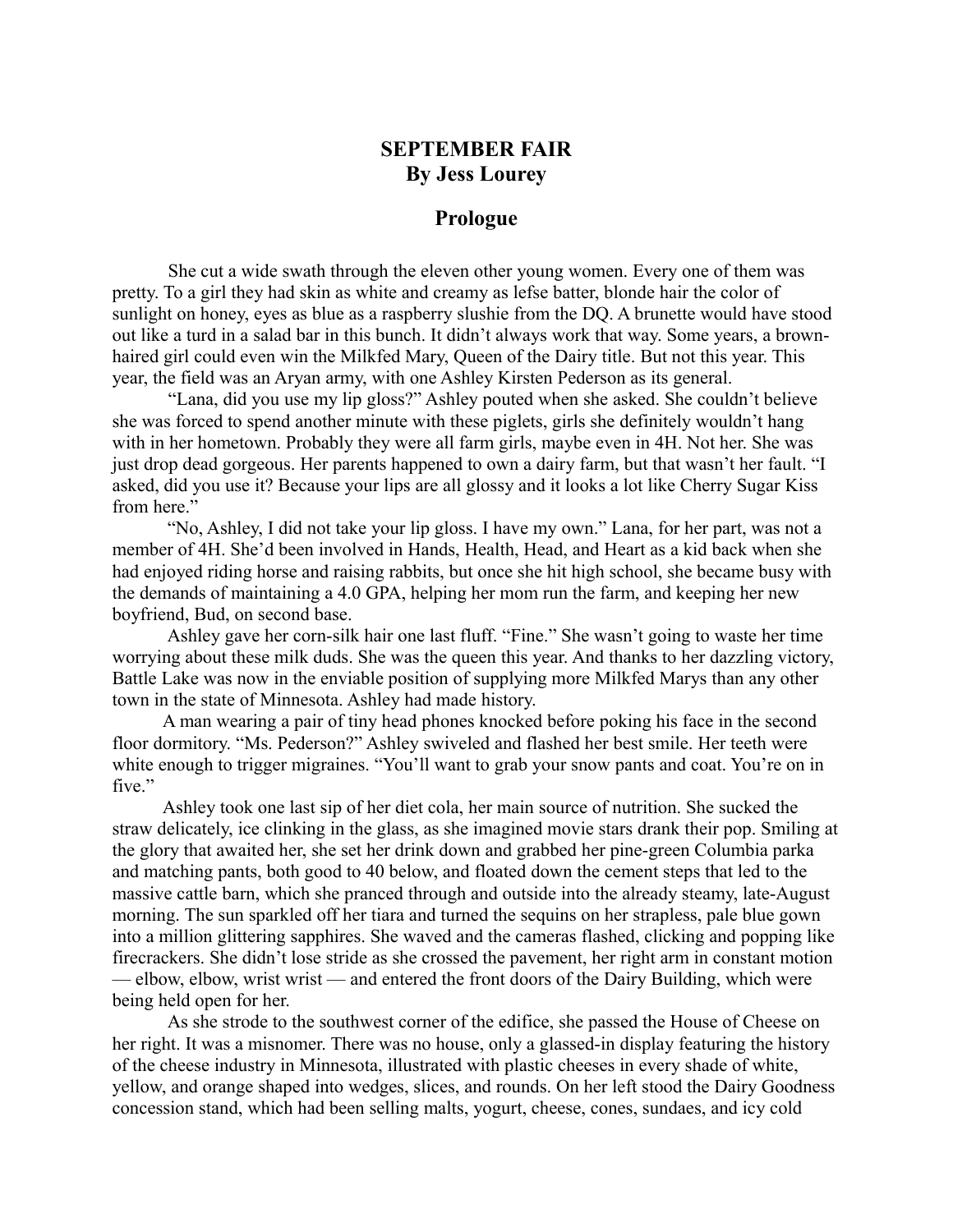glasses of milk in three flavors since 1945. The line to the front counter already snaked outside the building, and those waiting for their hit of calcium whispered excitedly as Ashley sailed past.

Overhead fans lifted Ashley's hair as she glided toward the refrigerated, glass-walled octagonal booth. It was twelve feet high and nine feet across, rested on a four foot base, and housed the most popular exhibit on the massive grounds. The clamoring crowd shoved and hustled to catch a glimpse of the queen nearing her icy throne, parting like an overweight white sea so she could float through. Ashley felt like a rock star. Ever the professional, she paused for one final photo shoot in front of the glass-sided gazebo before slipping behind to the curtained anteroom. Organizers had recently spruced up the queen's booth, and it carried the faint smell of new paint. The predominant color was white with red and blue trim. A single strand of scarlet twinkle lights crowned the top of the structure, and inside, twelve 90-pound blocks of butter were arranged like a spreadable Stonehenge, eleven in a circle on the outside with one in the center: hers.

 Her grin inched up to her eyes, and in a move she had practiced countless times in front of one of her full-length mirrors at home, she turned gracefully on her heel, showing just a hint of upper thigh through the slit of her gown, and slipped behind the blue curtain that separated the entrance of the booth from the excited crowd. The private area was really a small hall. To her left were the four wooden stairs that led to the door of the gazebo. To her right were about a million plastic spoons. Dairy Goodness, whose kitchen was at the other end of the hall, had run out of storage space.

Ashley dropped her smile. "Are you ready for me?"

The sculptor nodded from her post guarding the door to the booth. She was a fill-in this year and as nervous as a wicked thought in church. "You'll want to pull up those pants and zip your jacket before we go in. It's only 38 degrees in there, and we've got a full day ahead of us."

Ashley yanked on her snowpants and adroitly tucked her gown inside, illustrating the axiom that no one can stuff a dress into winter gear like a Minnesota gal. They learned the skill in preschool and improved on technique from there. Once her lower half was swaddled, she zipped her jacket to her chin and pulled woolly mittens out of the pockets, tugging them tight. When Ashley looked ready for a full-on blizzard, the sculptor marched up the four stairs, took a shaky breath, and pulled open the single door to the booth. A rush of icy air met the wall of humid heat. The crowd outside the booth went silent, reacting to the sight of the open door visible through the glass.

"Wish me luck!" Ashley called out in her sparkly voice, pausing for one more photo opportunity as a photographer ducked his head behind the curtain, against the rules, to catch sight of the queen entering her throne room. She was a natural, the Marilyn Monroe of Minnesota's dairy industry. That ability to turn it on and off for an audience is why she'd sailed through the judging, where she'd been required to bluff her way past questions about the dairy industry and feign enthusiasm for pasteurized cheese.

*"How long can you keep milk after the expiration date?"*

*"Well, sir, milk is a delicious product any day of the week, but it is best to drink it before the expiration date. In a pinch, though, it's always better to drink old milk than fresh pop!"* 

*The judges shared nods of approval. "Excellent. And how important is calcium to the human body?"*

*"Not very, unless you like having bones!"* 

Ashley had the judges and the audience in stitches and on the edge of their seats. When she had been called forward with Lana and Christine, the two other runners-up, the weight of the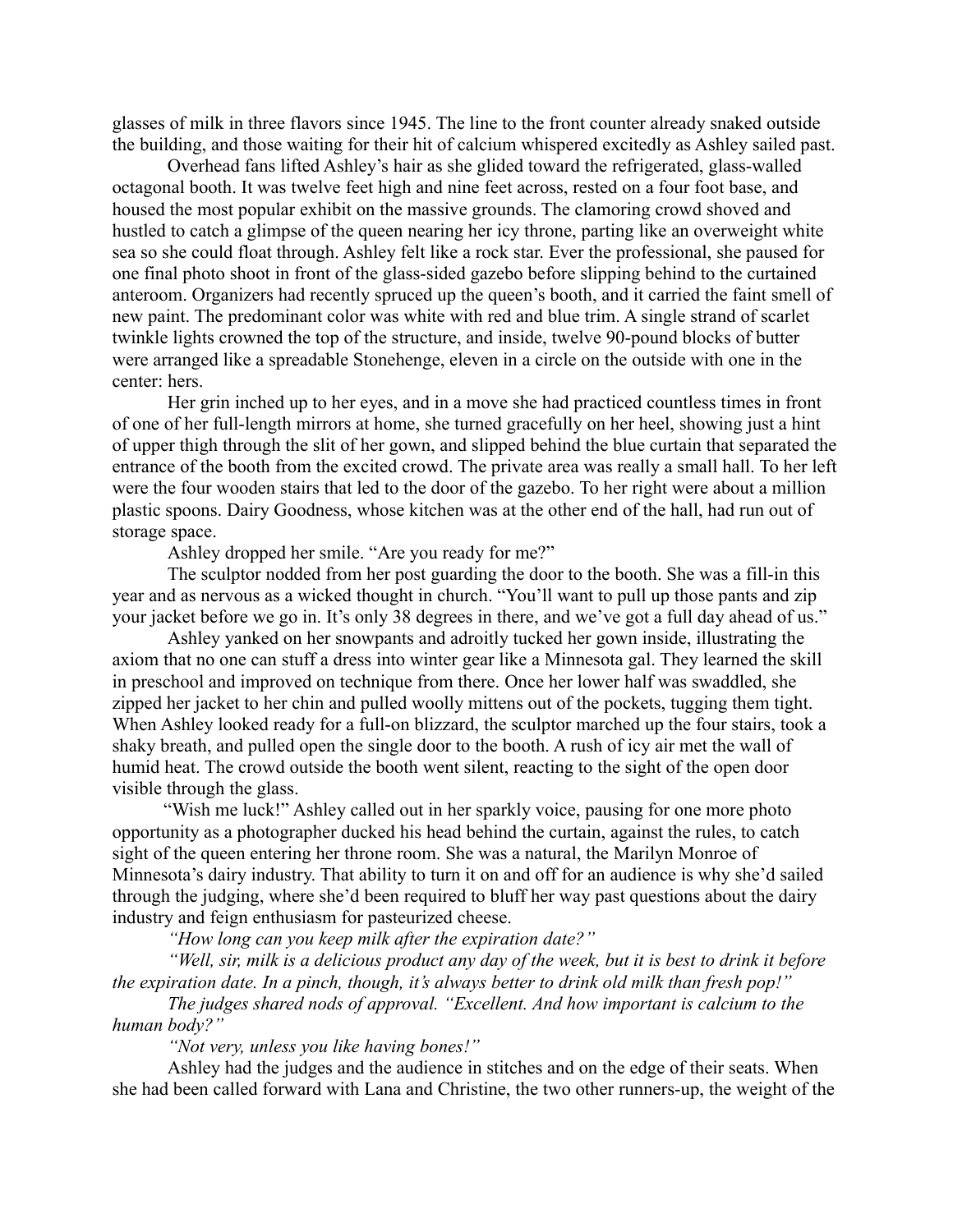crown on her head had brought her no surprise, only a feeling of justice being done. Now, the world was her palm pilot. Winning the title of Milkfed Mary, Queen of the Dairy promised local and even national media attention. She was scheduled to appear on *Good Morning America* next week, and there was whispering of an *Oprah* appearance. All she had to do was get through today.

When the last click faded, Ashley took her seat inside the booth, trying not to gag at the smell of greasy milk. She was lactose intolerant, and the blocks of Grade A salted butter surrounding her made her want to ralph. Instead, she sat prettily, not even twitching as the floor of the eight-sided booth began rotating slowly, allowing everyone a generous view of the magic happening inside, the only angle not viewable the one behind the now-closed door to the booth.

And so opened the Minnesota State Fair, the country's second largest, with a tradition begun by the Midwest Milk Organization back in 1955: on the first day of the fair, Milkfed Mary, Queen of the Dairy, chosen out of some 80 county dairy princesses and then twelve finalists, posed as a larger-than-life likeness of her head was carved out of a block of butter inside of a glass-sided, rotating refrigerator. Every day after that, for eleven more days, the runners-up also were seated and immortalized in the special booth, but no butter carving was as grand as the first one of the fair. That's what Ashley was telling herself as she shivered despite her parka and mittens. She felt a killer headache developing but didn't let it touch her smile.

She tried passing time by brainstorming what she would do with her sculpture after the fair. Some past winners had donated their butter heads to their churches to be used in local festivals, either to make cookies and pies with or to roll corn on the cob on. Some women saved their heads in their chest freezer, between the venison sausage and the frostbitten hamburger, not ready to throw away that tie to their glorious past. Ashley envisioned something grander for hers. Maybe she would feature it as the centerpiece at her wedding next summer, or donate it to Alexandria Technical College, where she was planning to study sales and marketing when fall semester began. The college president could build a refrigerated case and display the butter head in the main entryway, with a plaque making clear that Ashley was, in fact, among them. She turned tranquilly, pats of butter falling to the floor from the sculptor's efforts. Even the rising tightness in her chest couldn't distract her from her happy place. She blinked rapidly and wondered why it was becoming so foggy in the booth.

 The sculptor worked busily and with a total focus on her masterpiece. She had big shoes to fill. Linda Gerritt had sculpted every single Milkfed Mary head since the inception of the pageant, but she had broken her right arm the week before the fair, and her fill-in was under clear instructions to do everything as it had always been done. So, she used seven tools, not including her hands — knives, wires, other tricks of the trade. She began the sculpting with a serrated bread knife to get the general shape and followed with a ribbon tool to refine angles. Her philosophy of butter carving was not to force the art but rather to let the face within the dairy emerge of its own accord. Fortunately, butter was a forgiving medium. Too much off the nose, and all she had to do was scoop some off the floor and pat it back into place. Bangs not high enough? Take a little from the rear of the head and slap it on the front.

 The sculptor's work soon consumed her, and her nerves subsided as the many faces outside staring at her and Ashley as if they were zoo creatures faded. The world became a small, rotating, octagonal prison. The sculptor wouldn't allow music — it distracted her — and so the booth was as quiet as a tomb when the lights unexpectedly flickered out. The outage lasted less than two minutes.

When questioned later, the sculptor could only recall violent retching and scrabbling from